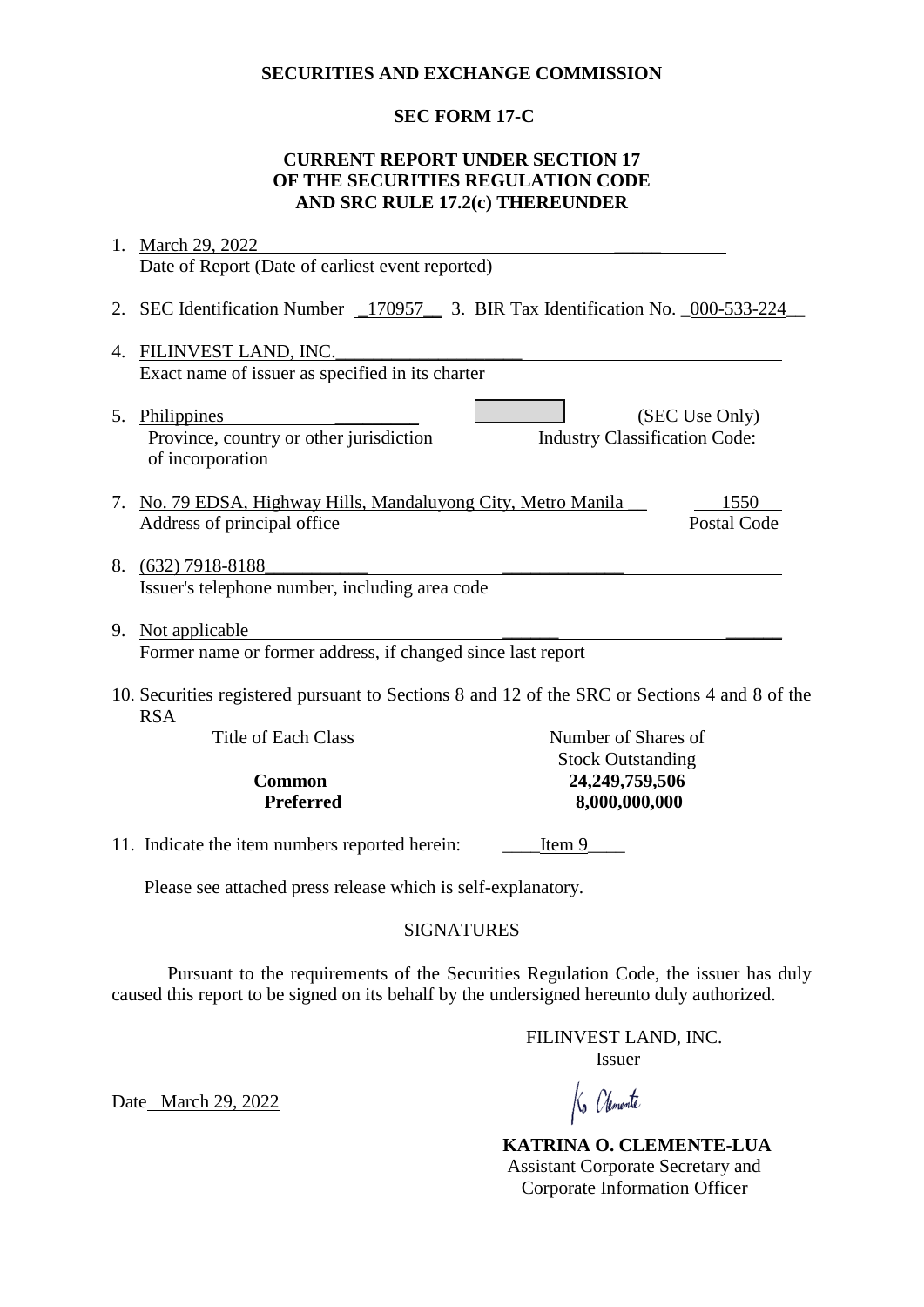

**PRESS RELEASE 29 March 2022** *For Immediate Release*

For inquiries, please contact: Gizelle Anne Zita 09778075685 gizelleanne.zita@filinvestland.com



# **Filinvest Land residential business up by 15% in 2021**

Filinvest Land realized its geographic expansion plans in 2021 with its entry into Pangasinan with Fora Dagupan, a mixed-use township, and Futura One Dagupan, the city's first master planned condo community.

Filinvest Land, Inc. (FLI), one of the country's largest real estate developers, recorded a 15% growth in residential revenues in 2021 of Php 11.27 billion driven by continued construction progress and high reservation sales. Reservation sales in 2021 reached Php16.04 billion, a growth of 5% compared to 2020. Filinvest Land launched P6.7 billion worth of residential projects around the country including Metro Manila, Pampanga, Cagayan de Oro and Davao. The developer also entered Dagupan, Pangasinan last year. Net income attributable to equity holders of the parent reached Php 3.80 billion in 2021, up 2% compared to 2020.

"We are happy with the results of our digital transformation that made our business more accessible to sales network and clients here and abroad. As we accelerate our construction pace and execute faster on our expansion plans, we expect to sustain our growth momentum throughout 2022 and beyond," said Tristan Las Marias, FLI Chief Strategy Officer and Residential Business Head.

FLI was included in the newly launched PSE MidCap Index on March 28, 2022. The index is designed to capture the performance of mid-sized companies of the Philippine market. The constituents are selected based on market capitalization, liquidity, financial and free float.

FLI was recognized by BCI Asia as one of the Top 10 Developers in the country while Dot Property hailed the company as the Best Developer in North Luzon and Mindanao. Josephine Gotianun Yap, President and CEO of Filinvest Land, was Asia CEO's Global Executive of the Year Circle of Excellence awardee. The multi-awarded